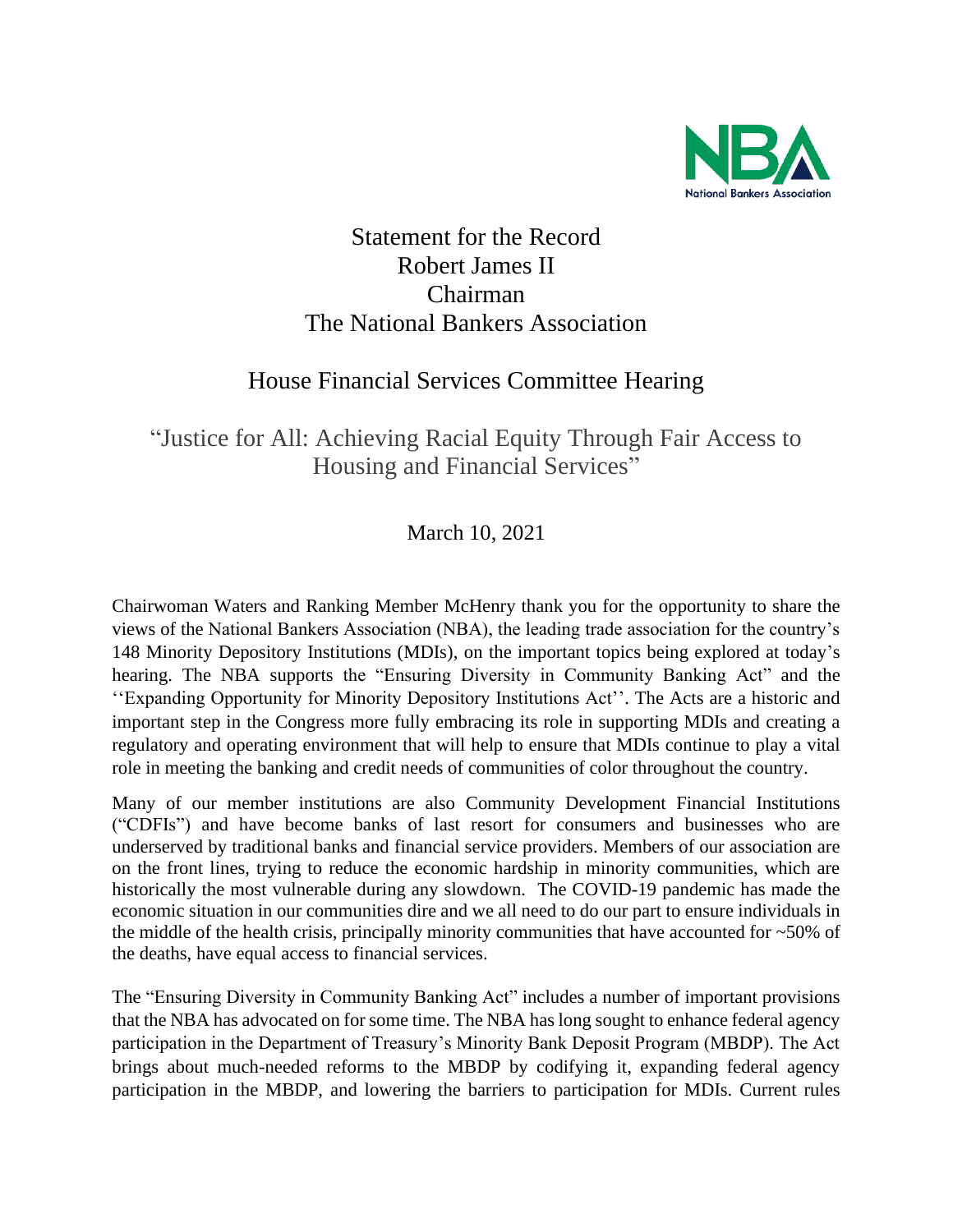require that federal agency deposits in MDIs must be fully collateralized, which has proven an insurmountable hurdle to implementation of the Minority Deposits Program, as doing so locks-up capital that could be mobilized for lending.

The Act clarifies that any such deposits may also be insured, including through reciprocal deposits. Doing so will ensure that any such deposits do not pose any financial risk to the federal government, while also allowing the deposits to be mobilized for lending and therefore having a positive multiplier effect in the communities in which our member banks operate.

The NBA supports the establishment of a program whereby the Treasury Department will deposit into MDIs funds up to the FDIC insured amount, from funds under management by the Treasury Department. This initiative will help mobilize stable deposits into MDIs, which will have a multiplier effect on the communities we serve without creating any new exposures or loss risks for the Treasury Department.

The NBA also recognizes its unique voice in advocating on behalf of both MDIs as well as the communities our institutions serve. We commend the Act's inclusion of language supporting the establishment of a loan-loss reserve fund for small dollar loans at the CDFI Fund – a provision that allows mission-oriented lenders to provide alternatives to high-cost, small-dollar loans that disproportionately target the communities that our member institutions serve. As you know, the vast majority of U.S. economic activity is ultimately driven by consumer spending, and this activity is severely threatened by protocols to protect the public health and slow the progression of the virus. As a result, wage earners in the service sector across many industries are losing their livelihoods.

Many our banks' customers live from "check-to-check". These are hard-working, low- to moderate-income wage earners, who typically have low balance (\$1,000 or less), high-transaction checking accounts. While we fully support policy proposals to immediately transmit cash to consumers and offer our banks as vehicles to efficiently and effectively deliver that cash to our customers, we also welcome additional support in the form of a Treasury-backed consumer loan loss pool or other credit enhancement mechanism for MDIs that would allow us to offer our customers small-dollar loans that would essentially look like overdraft protection, allowing them to continue to afford essentials like food, shelter, and medicine, without having to resort to expensive, predatory lenders.

We also support the Act's establishment of a task force to encourage more Small Business Administration lending through our member institutions and CDFIs given the role that inadequate access to capital continues to play in stifling the growth of minority-owned businesses.

The NBA has long viewed Treasury's Financial Agent Mentor-Protégé Program as an underutilized vehicle for MDI-majority bank partnerships, and we therefore enthusiastically support the 'Expanding Opportunity for Minority Depository Institutions Act'' expansion of the Program's reach to include more MDI-majority partnerships in administering programs through the Bureau of the Fiscal Service.